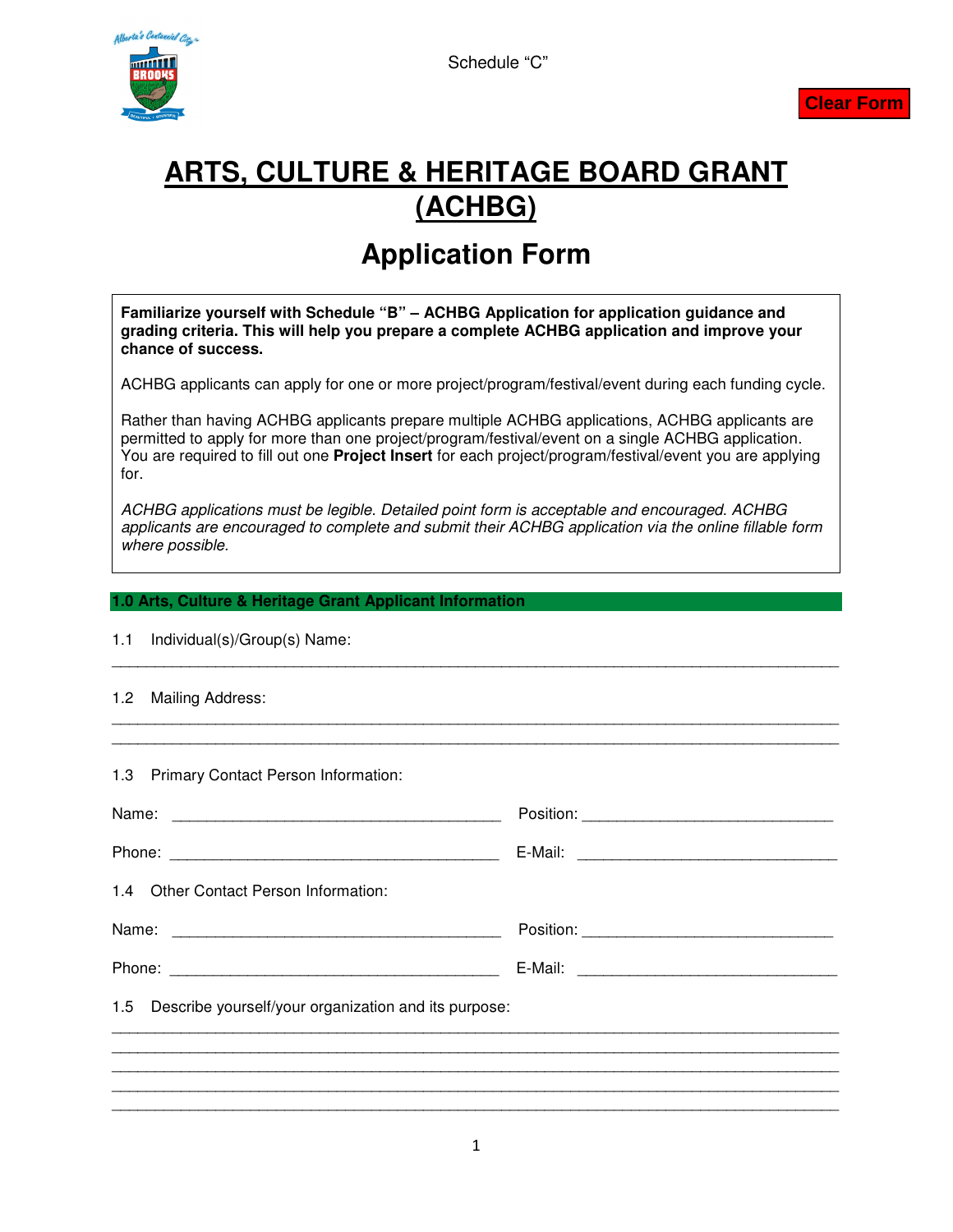

Schedule "C"

### **PROJECT INSERT**

Only include one project/request on each insert. Repeat as required.

| 2.0 Project/Program/Festival/Event Overview                                                                                      |                                                                                                               |  |  |  |
|----------------------------------------------------------------------------------------------------------------------------------|---------------------------------------------------------------------------------------------------------------|--|--|--|
| 2.1                                                                                                                              | Project/program/festival/event Title:                                                                         |  |  |  |
| 2.2                                                                                                                              | Provide a brief summary of the project/program/festival/event:                                                |  |  |  |
| 2.3                                                                                                                              | Provide a statement of need for your project/program/festival/event:                                          |  |  |  |
|                                                                                                                                  | ,我们也不能在这里的人,我们也不能在这里的人,我们也不能在这里的人,我们也不能在这里的人,我们也不能在这里的人,我们也不能在这里的人,我们也不能在这里的人,我们也                             |  |  |  |
|                                                                                                                                  |                                                                                                               |  |  |  |
|                                                                                                                                  | Project Start Date: ________________________________                                                          |  |  |  |
| $2.4^{\circ}$                                                                                                                    | Provide a statement of demonstration for your project:                                                        |  |  |  |
| How will you/ your organization collect feedback to improve your project? How will you know the<br>2.5<br>project is successful? |                                                                                                               |  |  |  |
|                                                                                                                                  |                                                                                                               |  |  |  |
| 2.7                                                                                                                              | Have you or your organization requested/intend to request additional funding from other sources:<br>Yes<br>No |  |  |  |
|                                                                                                                                  | 2.8 Have you or your organization applied for other municipal funding to support this initiative:             |  |  |  |
|                                                                                                                                  | No<br>Yes<br>2.9 If you indicated "Yes" to either 2.7 or 2.8 above, please indicate the funding sources:      |  |  |  |

\_\_\_\_\_\_\_\_\_\_\_\_\_\_\_\_\_\_\_\_\_\_\_\_\_\_\_\_\_\_\_\_\_\_\_\_\_\_\_\_\_\_\_\_\_\_\_\_\_\_\_\_\_\_\_\_\_\_\_\_\_\_\_\_\_\_\_\_\_\_\_\_\_\_\_\_\_\_\_\_\_\_\_\_